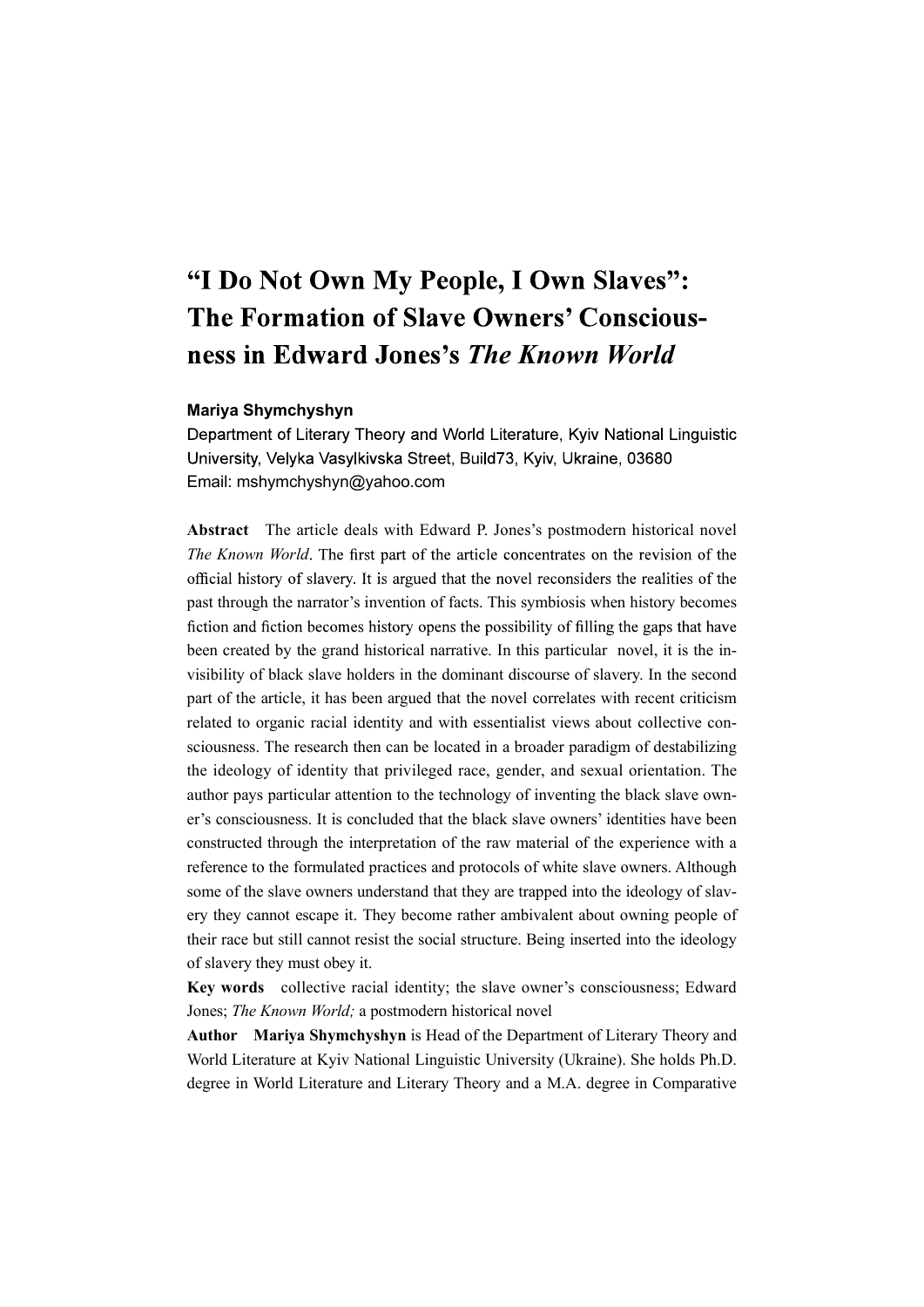Literature. During 2003–2004 she was a Junior Faculty Fellow at Iowa State University (Ames, Iowa). She did the research "Urban Space and Identity'' at Loyola University (Chicago) as a Fulbright Scholar during 2013–2014. She has taught at different Ukrainian universities. Dr. Shymchyshyn is the author of two books (Lesiya Ukrainka's Ouevre in the Anglophone World, Ternopil, 2003; The Harlem Renaissance (History, Theory, Poetics, and the African-American Identity), Ternopil, 2010). She is a co-editor of the journal "Contemporary Literary Studies."

## Introduction

Edward P. Jones's novel The Known World (2003) has initiated a new shift in the fictional discourse of slavery in the US. The realization of his endeavor correlates with a new sense of history and a new experience of historicity. The impossibility to capture the past in its totality, a denial of its fixity determined Jones's fictionalization of history. This approach to history reminds Jean Baudrillard's observation, "History is our lost referential, that is to say our myth" (Baudrillard 43). Frederick Jameson in his "The Historical Novel Today, or, Is It Still Possible?" sounds similar, "In the postmodern, where the original no longer exists and everything is an image, there can no longer be any question either of the accuracy or truth of representation or of any aesthetic of mimesis either" (Jameson 293). Taking as the main premise the impossibility of history, Jones chooses the strategy of producing fake facts and "post-truth" reality. The Oxford Dictionaries define "post-truth" as "relating to or denoting circumstances in which objective facts are less influential in shaping public opinion that appeals to emotions and personal belief" (qtd. in McIntyre 5). The aim of creating fake facts is not so much about lying as about showing indifference to what is considered to be true. McIntyre considers that in the era of post-truth feelings are more important than facts. Catherine Gallagher explains the nature of counterfacts and alternative histories, "The belief in the contingency of historical facts is an invitation to speculate about what might have happened instead, and the thought experiments we call counterfactual history accept that invitation by imagining alternative historical events" (Gallagher 1129). Further, she underlines that the distinction between fact and fiction becomes negligible when we deal with literary texts that rely on counterfactual.

## **Inventing Facts and Creating Archive**

Edward Jones freely constructs and creates his version of the past of slavery as there is no archive for it. This simulacrum of history becomes history through producing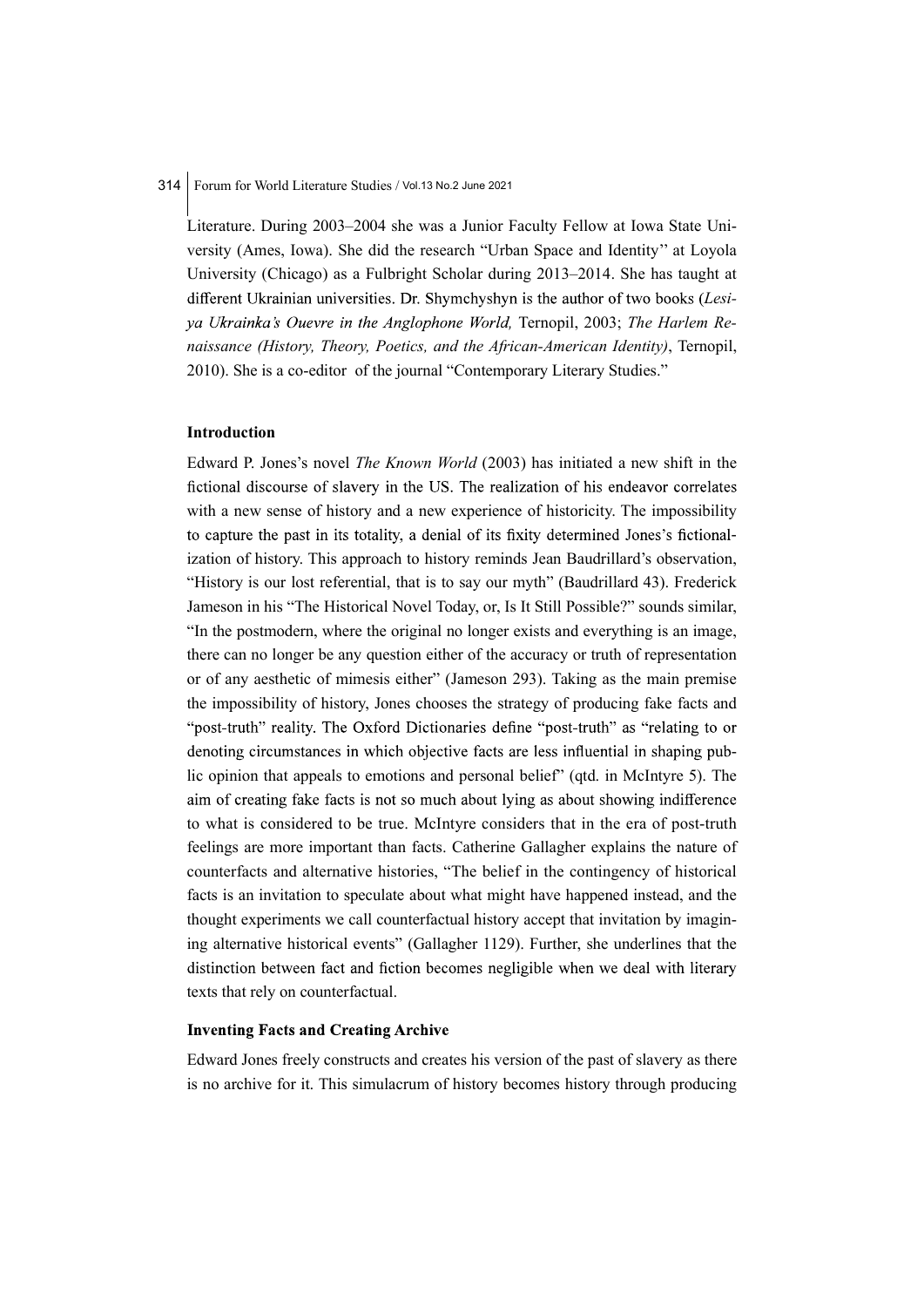census and historical records, as well as historical places. Fiction does the work that history can not do. In an interview, Jones says: "The census records I made up for Manchester were, again, simply to make the reader feel that the town and the country and the people lived and breathed in central Virginia once upon a time before the country was 'swallowed up' by surrounding counties" (Jones 390). Accordingly, the novel starts with a bare statement that sounds like a historical record and datum: "In 1885 in Manchester County, Virginia there were thirty-four free black families, with a mother and father and one child or more, and eight of those free families owned slaves, and all eight knew one another's business. When the War between the States came, the number of slave-owning blacks in Manchester would be down to five, and one of those included an extremely morose man who, according to the U.S. census of 1860, legally owned his own wife and five children and three grandchildren" (Jones 7). This historical fact as well as many other data in the novel is the bare invention of the author. Meantime, it does not mean that black slave owners did not exist at all. As Catherine Gallagher claims, "the actual history and the invented counterfacts are closely interconnected in ways that preserve but also transform the facts" (Gallagher 1131). This symbiosis when history becomes fiction and fiction becomes history opens the possibility of filling the gaps that have been created by the grand historical narrative. In this particular novel, it is the invisibility of black slave holders in the dominant discourse of slavery. This lost history Jones is trying to verbalize.

As the narrative continues to unfold, the narrator provides us with historical places, numerous simulated US census, and other documents that function as authentic and therefore give the impression of the historical accuracy of the narration, its believability. Additionally, Jones specifies the year of each particular event and connects it to a broader "historical context" invented by him. For instance, the fire of 1912 in Manchester County, "when all the judicial records of the county were destroyed" (Jones 176); the year 1850, when "a delegate from Manchester had the law changed" and black slave owners were allowed to purchase slaves by themselves; and many others.

At times the narrator even confers his simulated historical facts by a hypothetical witness or a researcher like a University of Virginia historian or the Canadian pamphlet writer Anderson Frazier. Jones depicts the realities of the plantation life with such factographical accuracy that it is difficult to believe he has invented all the facts. For instance, the description of the institution of slave patrols (which was a reality of the system of slavery) is done with assurance and credibility: "But the idea (of the slave patrols—M. Sh.) would take root and grow with the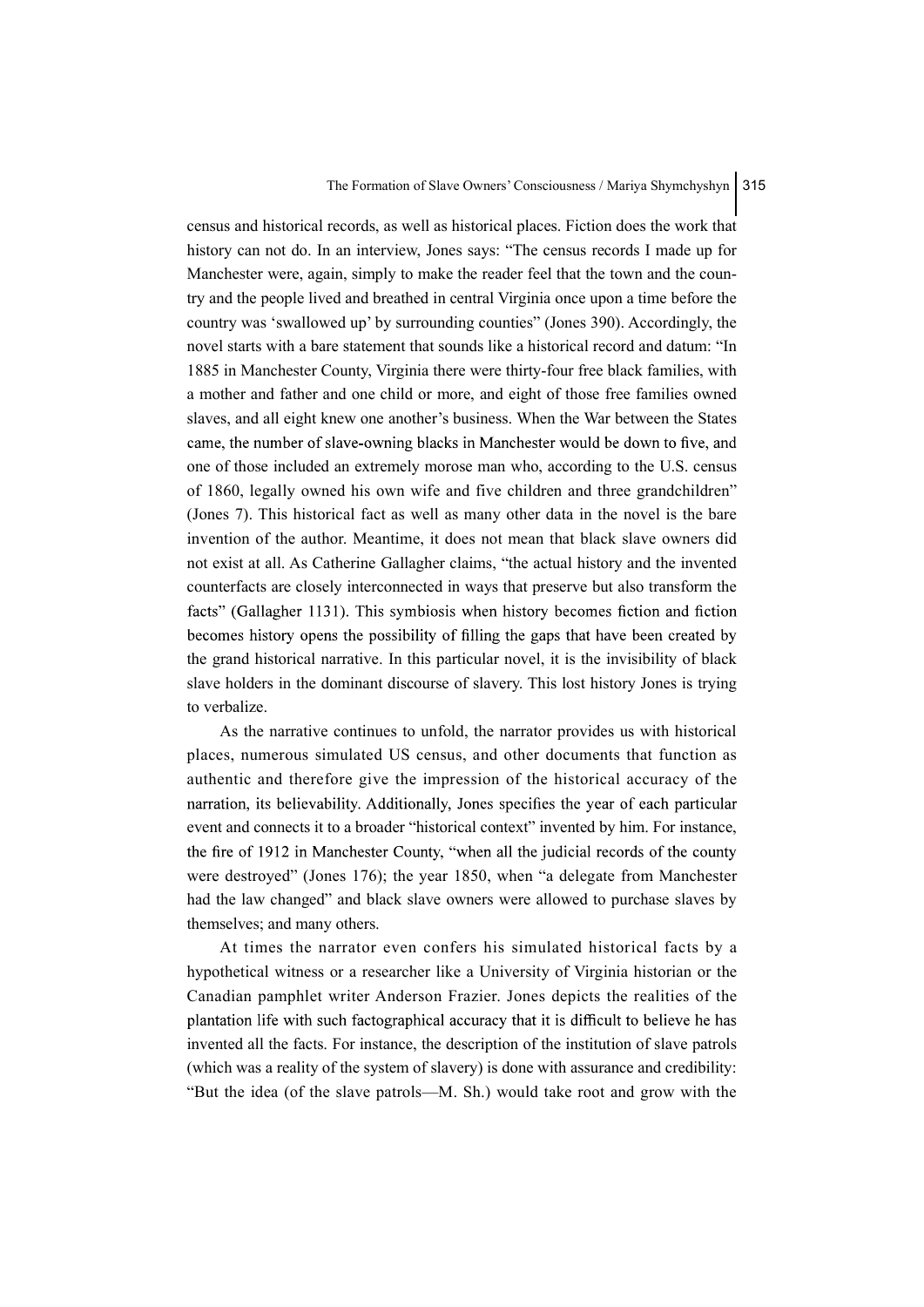disappearance of Rita, the woman who became a kind of mother to Henry after Augustus Townsend bought his wife Mildred to freedom. Before the angel/man on the road and Rita's disappearance, Manchester County, Virginia, had not had much problem with the disappearance of slaves since 1837" (Jones 26).

If history and chronology are impossible in a postmodern world of simulacra then we can imagine them. Jones has created the locus of the county and town of Manchester, Virginia as well as the census records, but gave them the concreteness of truth and real facts. In the novel, a simulacrum of fact functions as a real historical fact, and the reader is engaged in the postmodern game called history. Jones invents his own history of the slavery era, where imagined events and places act as historical ones. The author's playing with the facts and milieu goes along the creation of a complex individuality of characters drawn from the epoch of slavery and historicizing them. The Known World is rich in characters that are described as real historical people. This is achieved with the help of a simulacrum of biography and biographical facts.

The omniscient narrator knows everything about Manchester Country, but how is it possible if the fire ruined all the documents. How does the narrator know about all the events he is sharing with a reader? Who knows the Known world? The only answer for this is the tapestry made by Alice Night, a former slave. The tapestry serves as a raw material that the narrator uses to reconstruct historical events. Calvin describes Alice's art to his sister Caldonia: "This one is about your home, Caldonia. It is your plantation, and again, it is what God sees when He looks down. There is nothing missing, not a cabin, not a bar, not a chicken, not a horse. Not a single person is missing. I suspect that if you were to count the blades of grass, the number would be correct as it was once when the creator of this work knew the world" (Jones 385). The tapestry preserves history and gives coherence to the fragmented stories that constitute the narrative.

The novel does not merely exploit the traumatic period of slavery in a linear array of causes followed by effects. The narration of the novel floats on different time zones, but fuzzy temporal orders are not constrained by remembering. It is worth mentioning that this shift from remembering to accounting makes Jones's narrative distinct from many African American writings of the second part of the twentieth century. He moves away from representing slave history through reliving or experiencing. In other words, he moves away from the strategy that W. B. Michaels defines as: "the conversion of history into memory", which helps the readers to make the historical past a part of their own experience. Instead Jones predominantly uses simulated factographical reports. Although the novel deals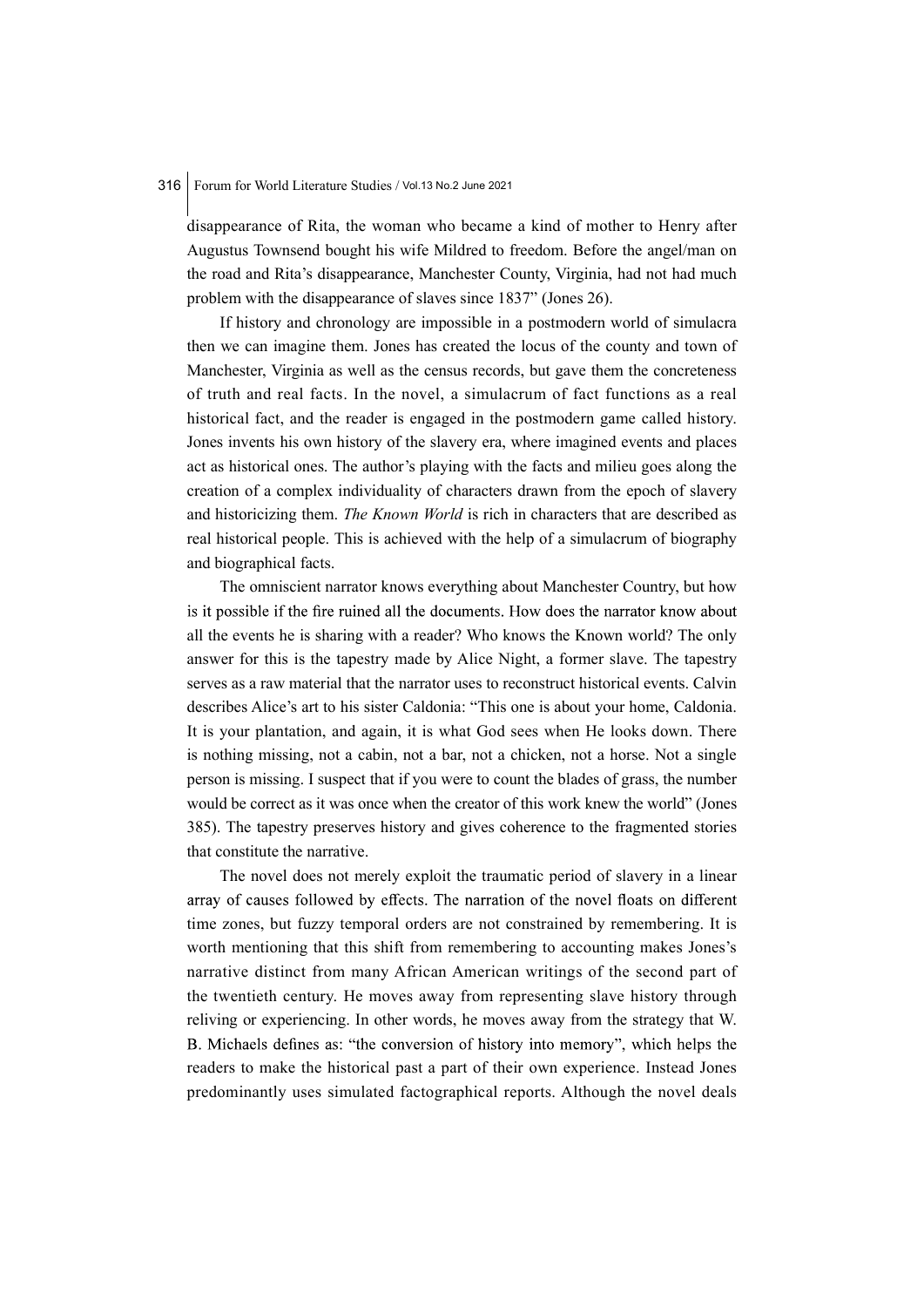with an unusual reality of the slave past (black slave owners), it is still indebted to slavery as a cornerstone stone of African American fiction, as its main metaphor. The fact of (re)making slave history situates Jones in the paradigm of melancholic historicism to some extent still dominating African American writing.

Thematic and enriched temporality goes beyond strict chronology. Jones accelerates time, gives it an incredible velocity. This helps him to unfold characters' lives according to a sort of organic temporality, in which a given moment is deeply connected with earlier or later moments. Temporal shifts are made with the help of the meager author's factual report. After the description of the death of a black slave owner Henry Townsend follows a dry factographical report about the future of some of this slave's children:

Tessie would soon be six years old and being the child of her parents who she was, she listened and stopped skipping. Tessie would live to be ninety-seven years old, and the doll her father was making for her would be with her until her last hour. She and the doll, long missing the corn-silk hair Elias her father had put on it, would outlive two of her children, and the doll would outlive her. (Jones 67)

The narrative pattern of proleptic references, which ruins a linear narration, takes place throughout the novel when the narrator describes the future lives of the characters. Jones's abundant use of ellipsis, when the discourse time skips to a later part of not only a specified story time, but to the "historical reality" (invented by himself), makes us believe that we are reading about real historical persons. An omnipresent voice can penetrate the fates of characters and tell us like an oracle what would happen to them in the future. This authoritative voice and his reports create the illusion of the historical truth within the narration. The narrator refuses to make things timeless or achronic. Instead, he locates them in time and therefore records in the present a vanishing past, or better to say a fictionalized past. The polychrony of the novel is organized on the grounds of the temporal continuum that stretches between story time and discourse time.

## **The Identity of Slave Owners**

The theme Jones (re)introduces, that is of black slave owners, correlates with the recent criticism of organic racial identity and essentialist views about collective consciousness. The novel can be located in a broader paradigm of destabilizing the ideology of identity that privileged race, gender, and sexual orientation. The main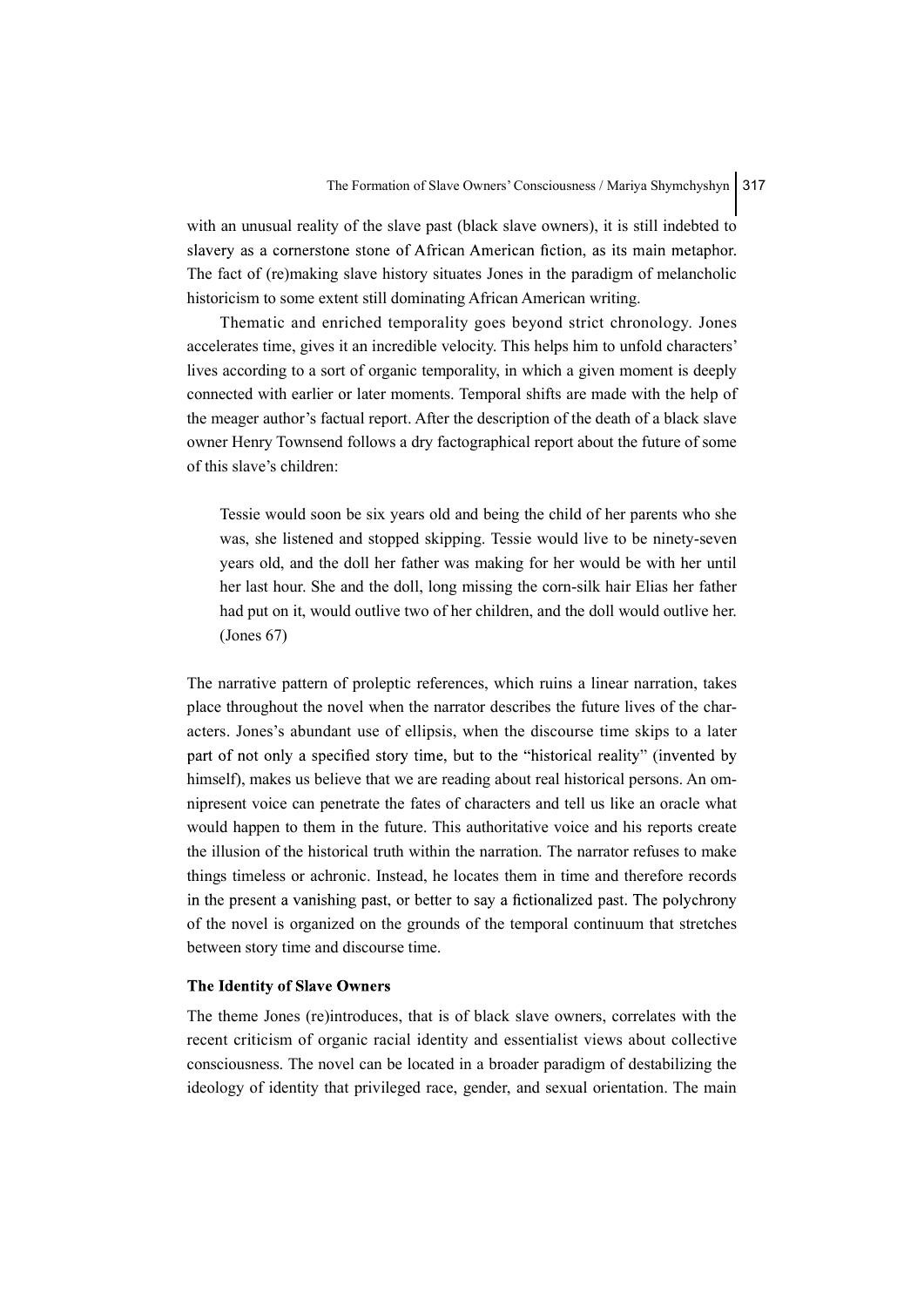agenda of identity politics—an attempt to construct and impose certain images and formal representations—has failed because people are marginalized or subordinated not only to these rigorous categories. As Adolf Reed argues, "The abstract and hermetic language of positionality, difference, and otherness fixes the interpretive lens at a point so remote from the way people live their lives and from themselves in the everyday world we all share—the world of seeking, working, worrying about a job, finding, and consuming healthcare, forming and maintaining personal attachments, paying bills, raising children, playing, fretting about the future, shopping for furniture, trying to make sense of current events—that it never confronts very mundane questions that expose the inadequacy of essentializing notions of identity" (Reed xvii). Nevertheless, for almost the whole twentieth century identity politics and cultural politics defined the fictional and critical discourse while, for example, class identity had been neglected.

Black community was formed as a community of oppressed individuals and as a community that resists oppressive outside forces. Therefore the focus has been shifted from internal to external dynamics. Mystification of black collectivity produced a homogeneous organic imaginary community of poor black people. In this context, denial or forgetting slavery leads to the disappearance or refusal of black identity. That is why the insistence on remembering slavery has become an imperative in the fictional works of black writers during the second part of the twentieth century. The invention and the following construction of monolithic African American collectivity in the twentieth century did not include the black middle class. The very mystification of black collectivity or the process of race-craft (Karen E. Fields, Barbara J. Fields) grounded on the idea and rhetoric of oppression and victimization did not allow the existence of black slave owners. Blacks did not belong to an economic class, but instead, they belonged "to a 'group' whose 'cultural and social characteristics' are a 'historical legacy'" (Michaels 31).

In The Known World, Edward Jones is rewriting the ideology of black collectivity through the way of inserting into it "people who owned their own people". Unlike Jessie Fauset, Nella Larsen, Rudolf Fisher, and Wallace Thurman, he is not writing about the urban middle class but starts with the formation of the first representatives of the black slave owners and their community. What is peculiar in this situation is the fact of the scrupulous description of the technology of inventing the black slave owner's consciousness.

Before we analyze this process, it worth considering the epistemic nature of collective identity from the post-positivist perspective that problematizes two main biases toward identity: essentialist and postmodernist (fabricated). Satya P. Mohanty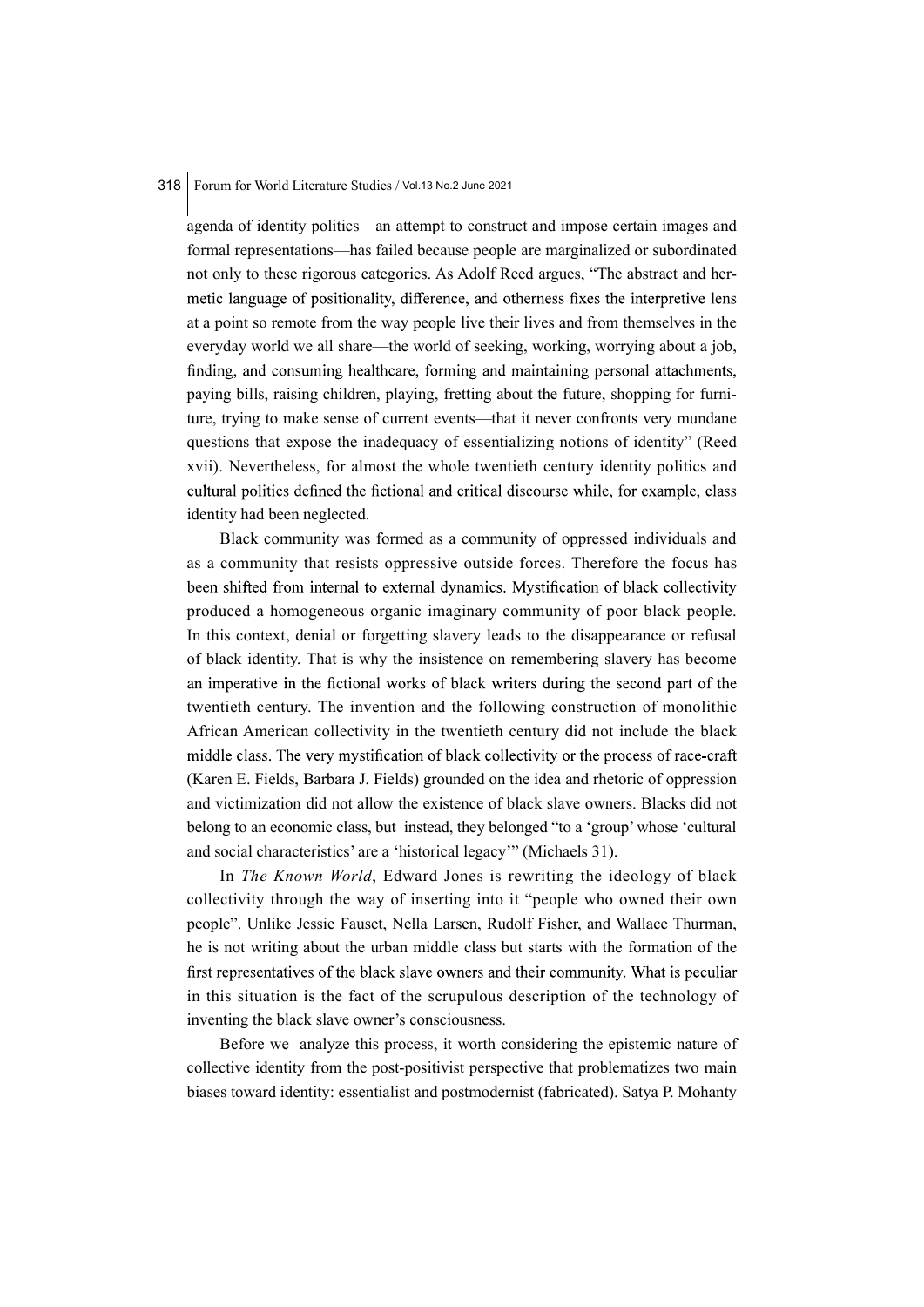observes:

The most basic questions about identity call for a more general reexamination of the relation between personal experience and public meanings—subjective choices and evaluations, on the one hand, and objective social location, on the other. (Mohanty 1)

The key issue in Mohanty's view of identity is personal experience (the variety of ways people process information) and its social interpretation. Personal feelings and emotions are the raw material for which society provides a particular interpretation.

The crucial and defining role in the construction of a black slave owner's identity belongs to a white slave owner who functions as an interpreter of feelings of the former. The white plantation owner William Robbins's desire to organize a black slave owner's community grows from his interests. Having two children, Dora and Louis, from his former slave, Philomena, Robbins is thinking about their future environment. They would not be accepted by the rich whites, so he is an organizer of their own community that includes free educated black slave owners. That is why Robbins is ready to pay for Henry's education: "He still wanted Henry in any world his black children would have to inhabit, but wrestling around with Moses had shown him how unprepared Henry was" (Jones 128).

Henry Townsend, the former slave of Robbins and the son of Augustus Townsend who bought himself out of slavery when he was twenty-two, owns thirteen women, eleven men, and nine children. He started his free life with one slave, Moses, whom he purchased from his former master. At that period of his life, his attitude toward Moses was not that of a master as his identity of a slave owner was in the process of formation. William Robbins makes sense of relations between a former slave and his property. One day, when he comes to visit his former groom and sees that Henry is working hard with Moses building the new house, he immediately urges Henry to recognize such friendship as illegitimate and unjustifiable.

"Henry," Robbins said, looking not at him but out to the other side of the road, "The law will protect you as a master to your slave, and it will not flinch when it protects you. That protection lasts from here"—and he pointed to an imaginary place in the road—"all the way to the death of that property"—and he pointed to a place a few feet from the first place. "But the law expects you to know what is master and what is slave. And it doesn't matter if you are not much more darker than your slave. The law is blind to that. You are the master and that is all the law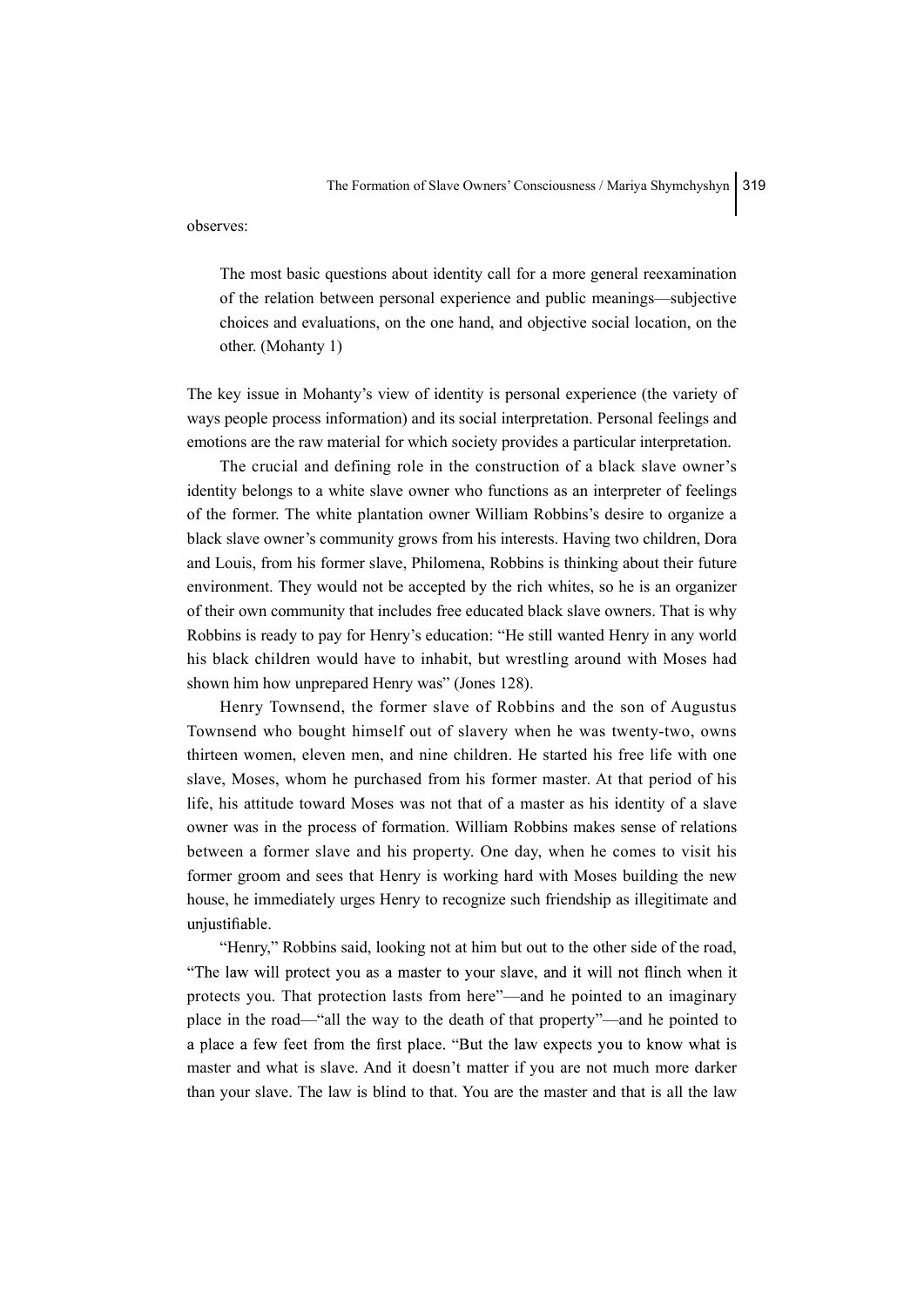wants to know" (Jones 123).

In this case, Henry's emotions need to be adjusted to what is acceptable or unacceptable in the society of slave owners. He acknowledges the rules and standards of the white world and interprets his personal experience accordingly. His social location is organizing his experience. The cognitive structures which social agents implement in their practical knowledge of the social world are internalized, "embodied" social structures:

The practical knowledge of the social world that is presupposed by 'reasonable' behaviour within it implements classificatory schemes (or 'forms of classification,' 'mental structures' or 'symbolic forms'—apart from their connotations, these expressions are virtually interchangeable), historical schemes of perception and appreciation which are the product of the objective division into classes (age groups, genders, social classes) and which function below the level of consciousness and discourse. Being the product of the incorporation of the fundamental structures of a society, these principles of division are common to all the agents of the society and make possible the production of a common, meaningful world, a common-sense world. (Bourdieu 466)

A new slave owner needs to internalize the structures of his new habitus. Belonging to a social formation of slave owners he needs to share their set of perceptual schemes or better to say their social mythology. Henry's subject construction, his shift from an individual to subject, is done through interpellation by the ideology of the plantation system.

Internalizing the social paradigms, practices, values, and ideologies of the slave owner, Henry puts himself in opposition to his father who doesn't support the idea of owning people. Once Henry told his parents that he bought the first slave Moses, they could not accept the fact: Augustus said quietly, "I promised myself when I got this little bit of land that I would never suffer a slaveowner to set foot on it. Never." He put his hand momentarily to his mouth and then tugged at his beard. "Of all human beins on God's earth I never once thought the first slaveowner I would tell to leave my place would be my own child. I never thought it would be you. Why did we ever buy you offa Robbins if you gon do this? Why trouble with ourselves with you being free, Henry? You could not have hurt me more if you had cut off my arms and my legs" (Jones 138).

Embodying the power of language, the last sentence in this quote makes readers not understand but rather feel how the fact that Henry owns people hurts his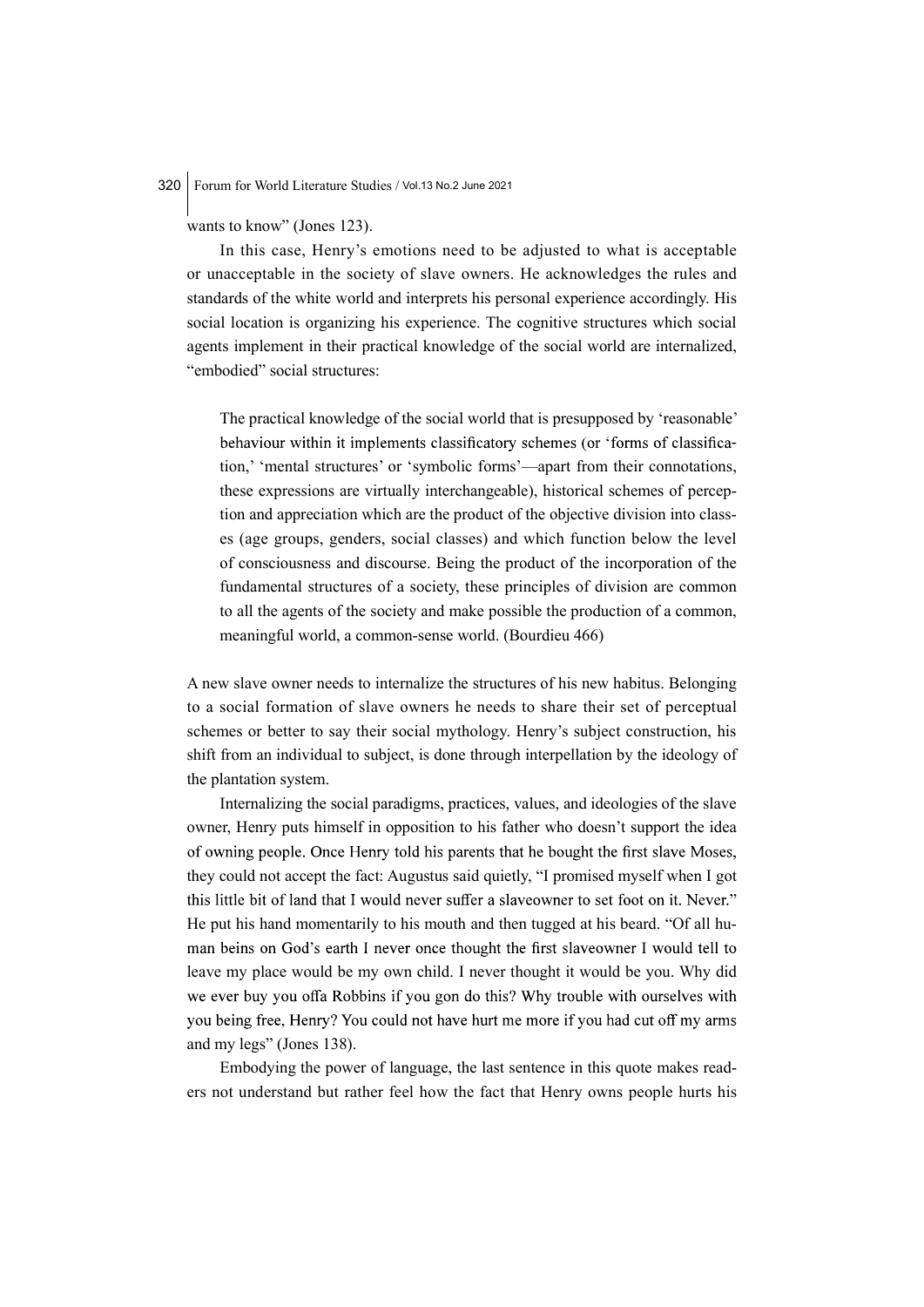parents. According to Paul de Man, this language of force or power "has the materiality of something that actually happens, that actually occurs" (de Man 134). By the way, this power of language, when we experience a text (see and feel) but do not understand it, is strongly represented in postcolonial literatures. Thus, it led to the concentration on the descriptions of trauma in postmodern historical novels and "our experiencing (rather than learning about) things that never actually happened to us" (Michaels 21). In this sense trauma and memory are re-described as history and the past is no more "the object of knowledge" (Michaels 188).

Henry has been constructed as a subject within plantation ideology, and he responds to his father: "I ain't done nothing that any white man wouldn't do. I ain't broke no law. I ain't. You listen here" (Jones 138). Although he has not failed to recognize his interpellation, his ideological recognition of the situation is described through his building of the house and the choice of the locus for it:

When Henry, at twenty, bought his first piece of land from Robbins, he told his parents right off. The land was miles from where they lived but a short ride from Robbins's plantation, though it was not connected. By the time he died he would own all the land between him and Robbins so that there was nothing separating what they owned. (Jones 122)

Henry reshapes his values and interprets the world according to his new identity. In the novel, he is not the only representative of free blacks who own slaves. Jones writes about a community of black slave owners who belong to "the great ideological mystification" (Althusser), realized in political, ethical, legal, and even aesthetic practices. For example, the teacher Fern Elston who did not "pass", although she was white-skinned, owns "some Negroes." When Anderson Frazier, a white man from Canada, traveling in the South and writing pamphlets about "curiosities and oddities" of life there, tells Fern that owning a slave reminds him of owning the people in his own family. She responds:

Well, Mr. Frazier, it is not the same as owning people in your own family. It is not the same at all… All of us do only what the law and God tell us we can do. None of us who believes in the law and God does more than that… I did not own my family, and you must not tell people that I did. I did not. We did not. We owned … We owned slaves. It was what was done, and so that is what we did. (Jones 108–109)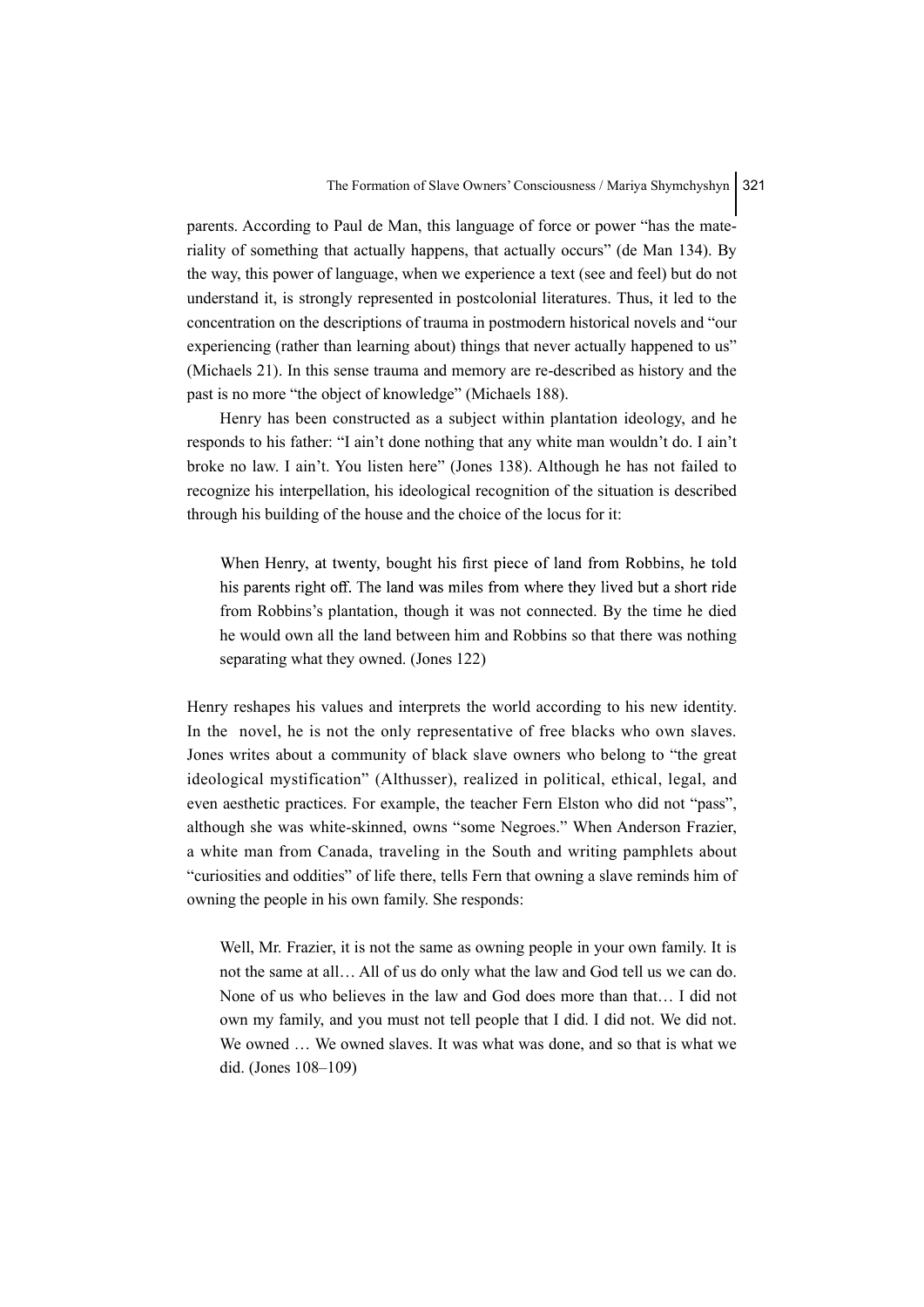Although some of the slave owners understand that they are trapped into the ideology of slavery they cannot escape it. They become rather ambivalent about owning people of their race but still cannot resist the social structure. Being inserted into the ideology of slavery they must obey. Calvin, the brother of Henry Townsend's wife, feels uncomfortable being a slave owner, but is afraid of his mother:

He and his mother had thirteen slaves to their names, but he was not a happy young man. Whenever he talked to her about freeing them, as he often did, Maude, his mother, would call them his legacy and say that people with all their facilities did not sell off their legacies... His father had died a slow death three years before, shriveling and drying up like a leaf in a rainless December, and Calvin always suspected that his mother had poisoned him because his father had been planning to free all their slaves—their legacy. (Jones 66)

Adding more details, Jones several times repeats special moments from Maude's life to describe the cruelest crime she committed, the murder of her husband, who wanted to free their slaves before his death. Possessing the false consciousness of the ideology of slavery, Maude even after that keeps the arsenic. She warns Caldonia after Henry's death: "I don't want you to be like your father, mired in so much grief he didn't know right from wrong" (Jones 180). For her as an interpellated subject of slavery right means following the rules and social structures of the plantation system. Maude's slave owner identity as well as other black slave owners has been constructed through the interpretation of the raw material of the experience with a reference to the constructed practices and protocols of white slave owners. As Satya Mohanty writes, "Our deepest personal experiences are socially constructed, mediated by visions and values that are 'political' in nature, that refer outward to the world beyond the individual" (Mohanty 3). The black slave owners read the world according to the strategies of the Significant Others.

The text also points to ambivalent feelings about owning people. Once Fern receives abolitionist pamphlets, her former pupils and then friends discuss the issue of slavery. Although they all cannot bear the idea of subjugation, still they speak as subjects of the plantation system. Fern states: "I realized all over again that if I were in bondage I would slash my master's throat on the first day. I wonder why they all have not risen up and done that" (Jones 288). Asked what side she would choose if there were a war between masters and slaves, the teacher answers: "I do not think I would fare very well as a dressmaker's apprentice. 'Yessum' and 'Yessuh' do not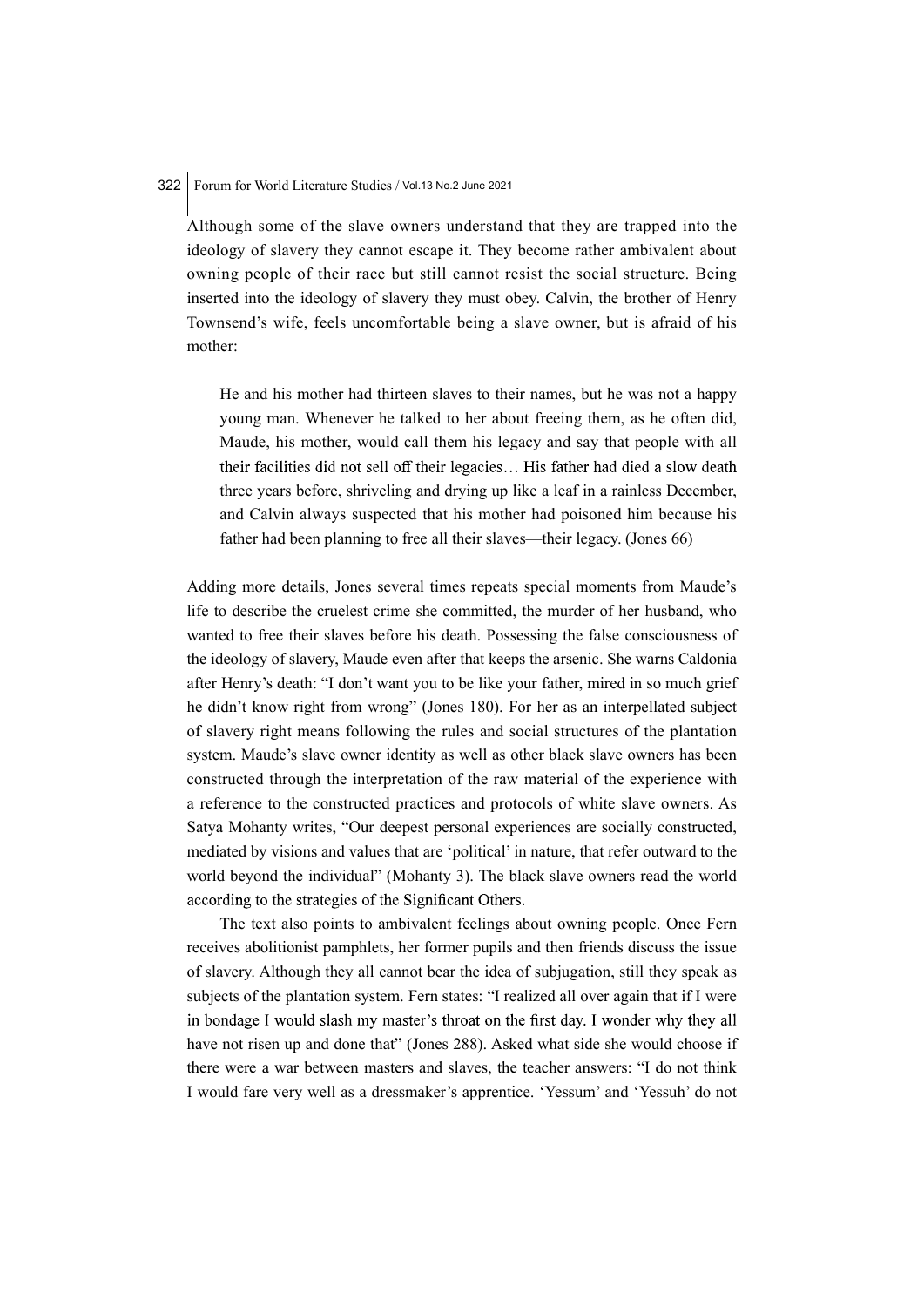come easily from my mouth. My hands, my body, they fear the dirt of the field" (Jones 289). They all depend on the economy of the slavery system, or as Maude said to Caldonia, "the legacy is your future" (Jones 180). Black slave owners make sense of their social reality with the help of the ideology of slavery. In this context Barbara and Karen Fields state:

Ideology is the language of consciousness that suits the particular way in which people deal with their fellows. It is the interpretation in thought of the social relations through which they constantly create and recreate their collective being. (Fields 134)

They (black slave owners) feel what is appropriate to feel in their social milieu, although some of them deep in their souls resist owning people of their race, they are trapped by the ruling ideology. Moreover, they have to repeat and follow its rituals on a daily basis, because "an ideology must be constantly created and verified in social life; if it is not, it dies, even though it may seem to be safely embodied in a form that can be handed down" (Fields 137).

#### Conclusion

In conclusion, Edward P. Jones's novel *The Known World* represents an approach to history as fiction and imagination. He invents the past and moves away from narrative strategies of (re)memory or conjuring, developed by Toni Morrison, Gloria Naylor, and bell hooks. Jones introduces a new topic in African American writings -- black slave owners, which is effective for destabilizing and deconstructing of the idea of organic racial ideology. The formation the identity of the black slave owners is realized through their appropriation of the ideology of slavery. Although some of the black slave owners understand that they have been interpellated still they can not escape the ideological chimera. Through the repetition of daily practices of racial intolerance and prejudice, they contribute to the functioning of the racial ideology.

#### Works Cited

- Baudrillard, Jean. Simulacra and Simulation. Trans. Sheila Faria Glaser. Ann Arbor: U of Michigan P, 1994.
- Bourdieu, Pierre. Distinction: A Social Critique of the Judgement of Taste. London: Routledge, 2013.
- de Man, Paul. Allegories of Reading. New Haven, Conn.: Yale UP, 1979.

Fields, Barbara, and Karen Fields. Racecraft: The Soul of Inequality in American Life. London